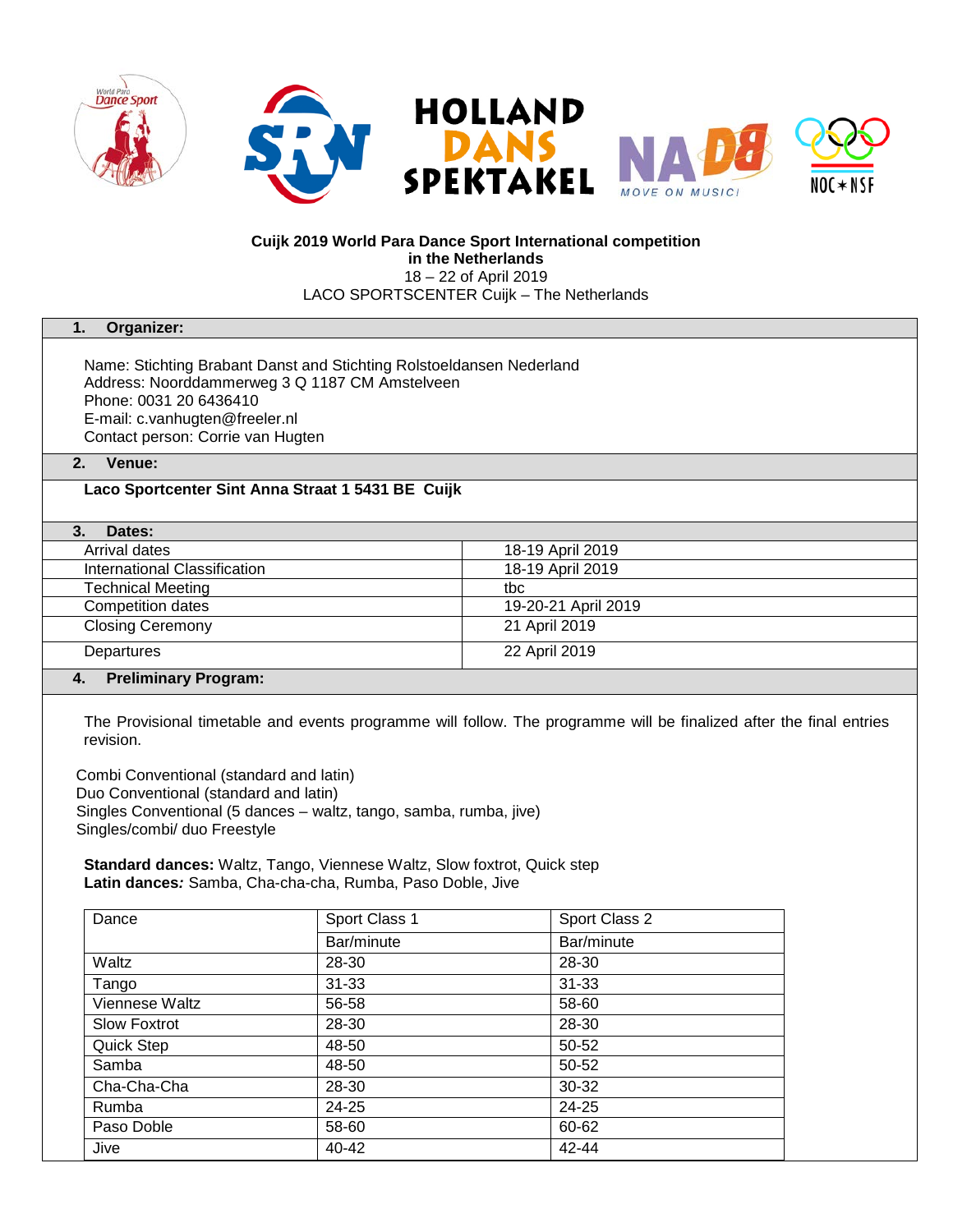### **5. Competition duration:**

The competition duration is 3 days plus 1 additional day for International Classification and if necessary early in the morning prior to the start of the competition.

## **6. International Classification:**

International Classification will be conducted on  $18-19<sup>th</sup>$  of April 2019. Detailed classification schedule will follow after the revision of the final entries by WPDS Office. All athletes to be classified must arrive on time prior to the classification process start and have with them the Sport Medical Information form (available on the World Para Dance Sport website www.ipc–wheelchairdancesport.org on the downloads and forms section)

### **7. Final Entry Deadline:**

15 March 2019

## **8. Liability:**

Insurance - Each National Federation and/or National Paralympic Committee is responsible for the appropriate insurance for accidents, health, property and liability of their team.

### **9. Eligibility:**

Dance couple must consist of a male and a female partner. All wheelchair users must fulfil minimum disability criteria.

Couples' entries must be submitted by their National Paralympic Committees or authorized Federation by the NPC.

## **10.Results:**

Only athletes who have been licensed by WPDS (including partners) will be taken in consideration for inclusion in the Sport World Ranking List.

Licensing process available at http://ipc-wheelchairdancesport.org/Downloads/

## **11.Ranking:**

The minimum number of participating countries per event must be 3. In the case lower number than 3, the couples can participate but no ranking points will be considered for the Sport World Ranking List.

## **12. Entries and Registration Process:**

All entered athletes in the International competition (approved by IPC) must be registered by World Para Dance Sport by the final entries deadlines. Athletes' entries not meeting this criterion may be rejected by World Para Dance Sport.

All athletes must be entered by their respective NPCs or authorised organizations by the NPC and accepted by World Para Dance Sport.

Couples must sign the "Amateur Declaration Statement" in the competition entry form.

For World Para Dance Sport international approved competitions there is no limit in the number of couples per NPC per event per class.

**Late entries:** WPDS Office must be informed about every late entry. All respective information must be reviewed on the 'case by case' basis and the entry may be accepted/ rejected by the WPDS Office. LOCs are not obliged to provide accommodation and transport in case of late entries.

**Replacements:** WPDS Office must be informed about every replacement. Replacements of athletes may be accepted due to injury or medical reasons. All respective medical information regarding the athlete who is to be replaced must be sent to WPDS Office by the respective NPC for further consideration regarding its acceptance/rejection.